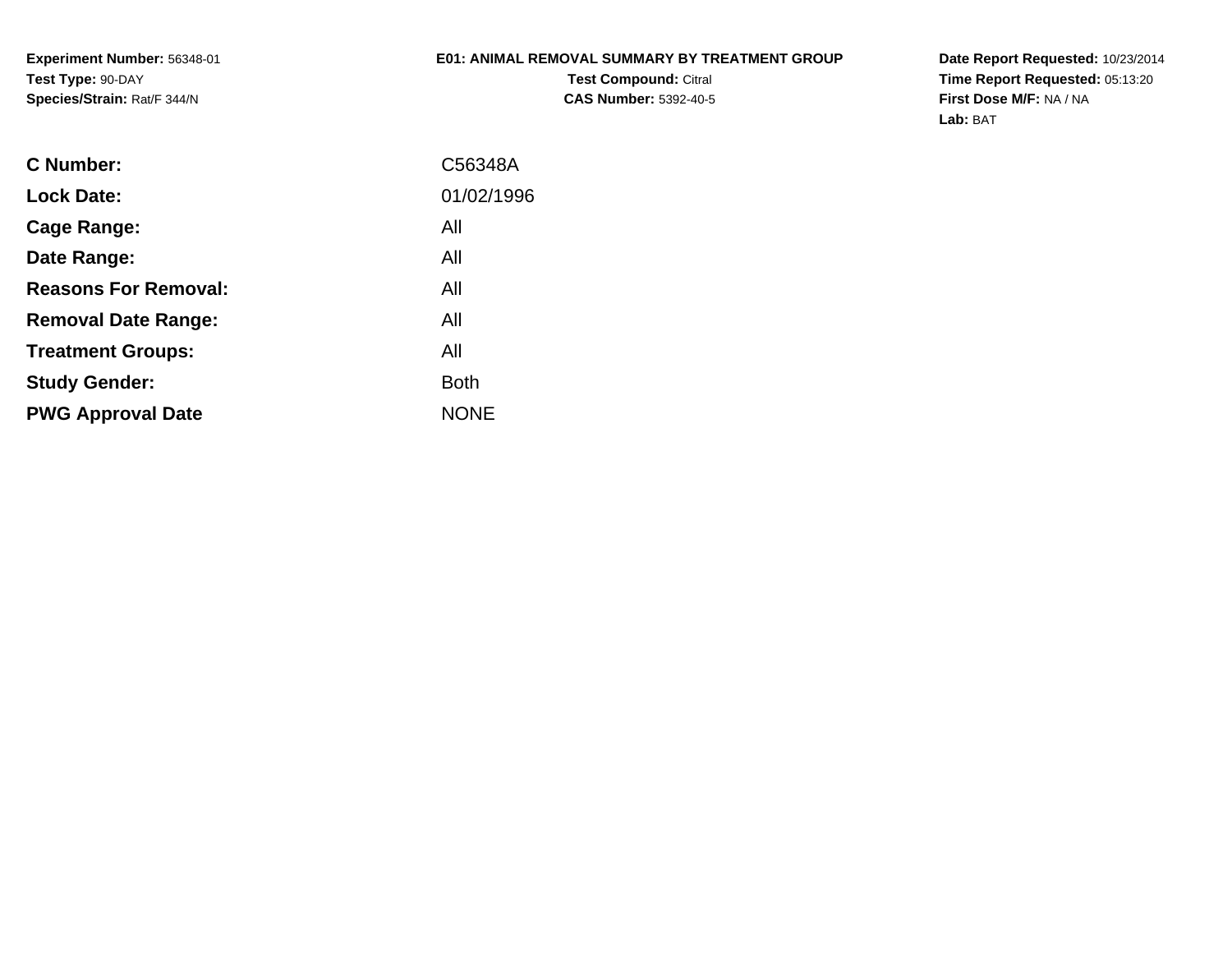## **E01: ANIMAL REMOVAL SUMMARY BY TREATMENT GROUP**

**Test Compound:** Citral **CAS Number:** 5392-40-5 **Date Report Requested:** 10/23/2014 **Time Report Requested:** 05:13:20**First Dose M/F:** NA / NA**Lab:** BAT

#### **MALE**

| <b>TREATMENT</b>       | <b>Moribund</b><br><b>Sacrifice</b> | <b>Terminal</b><br><b>Sacrifice</b> |
|------------------------|-------------------------------------|-------------------------------------|
| UNTREAT CONTROL        | 0                                   | 10                                  |
| <b>VEHICLE CONTROL</b> | 0                                   | 10                                  |
| 3900 PPM               | 0                                   | 10                                  |
| 7800 PPM               | 0                                   | 10                                  |
| 15600 PPM              | 0                                   | 10                                  |
| 31300 PPM              | 10                                  | 0                                   |
| <b>TOTAL</b>           | 10                                  | 50                                  |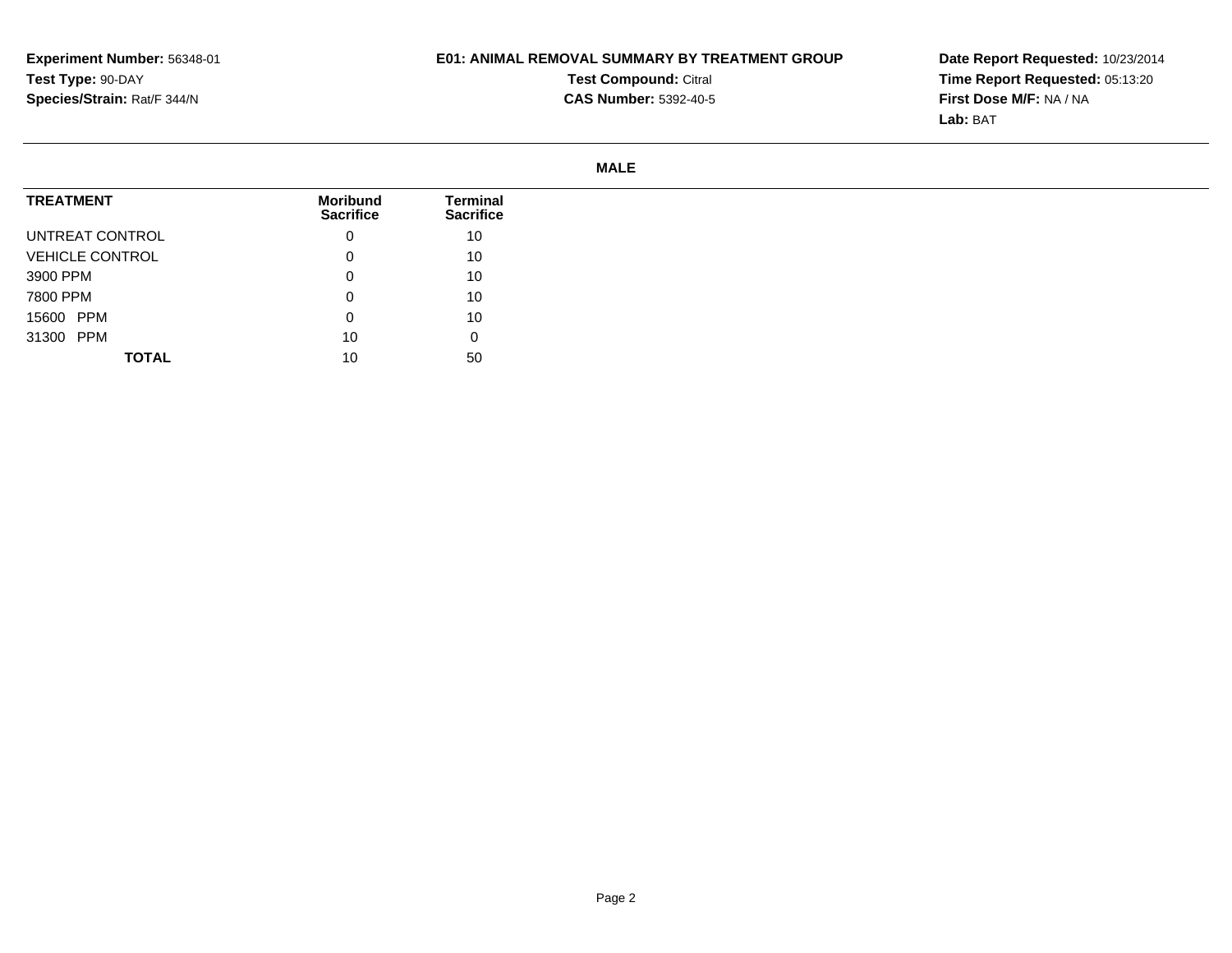**Experiment Number:** 56348-01**Test Type:** 90-DAY**Species/Strain:** Rat/F 344/N

# **E01: ANIMAL REMOVAL SUMMARY BY TREATMENT GROUP**

**Test Compound:** Citral **CAS Number:** 5392-40-5

\*\*\*END OF MALE DATA\*\*\*

**Date Report Requested:** 10/23/2014**Time Report Requested:** 05:13:20**First Dose M/F:** NA / NA**Lab:** BAT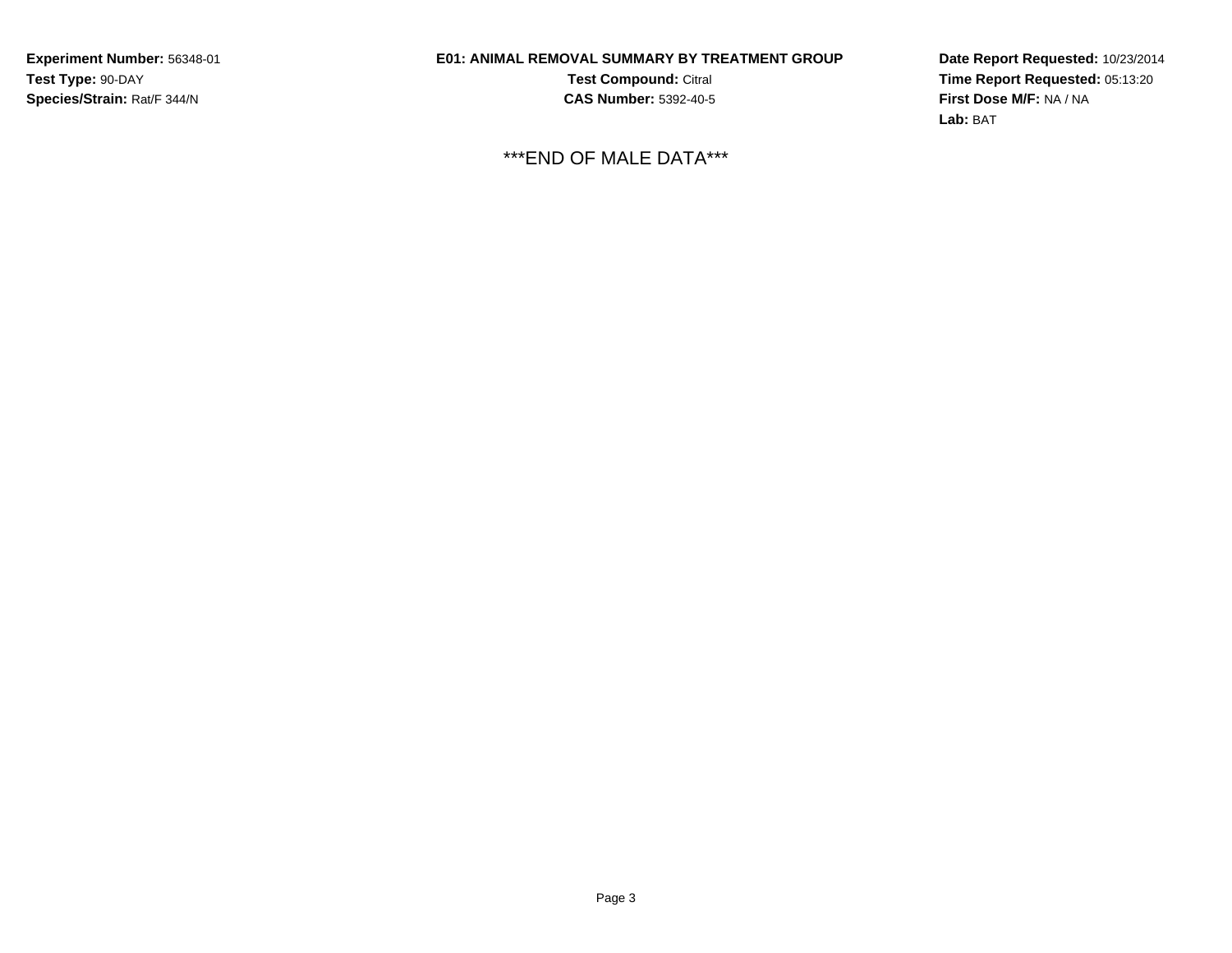## **E01: ANIMAL REMOVAL SUMMARY BY TREATMENT GROUP**

**Test Compound:** Citral **CAS Number:** 5392-40-5 **Date Report Requested:** 10/23/2014 **Time Report Requested:** 05:13:20**First Dose M/F:** NA / NA**Lab:** BAT

### **FEMALE**

| <b>TREATMENT</b>       |              | Moribund<br><b>Sacrifice</b> | Terminal<br><b>Sacrifice</b> |
|------------------------|--------------|------------------------------|------------------------------|
| UNTREAT CONTROL        |              | υ                            | 10                           |
| <b>VEHICLE CONTROL</b> |              |                              | 10                           |
| 3900 PPM               |              | O                            | 10 <sup>°</sup>              |
| 7800 PPM               |              | O                            | 10                           |
| 15600 PPM              |              | 0                            | 10                           |
| 31300 PPM              |              | 10                           | 0                            |
|                        | <b>TOTAL</b> | 10                           | 50                           |